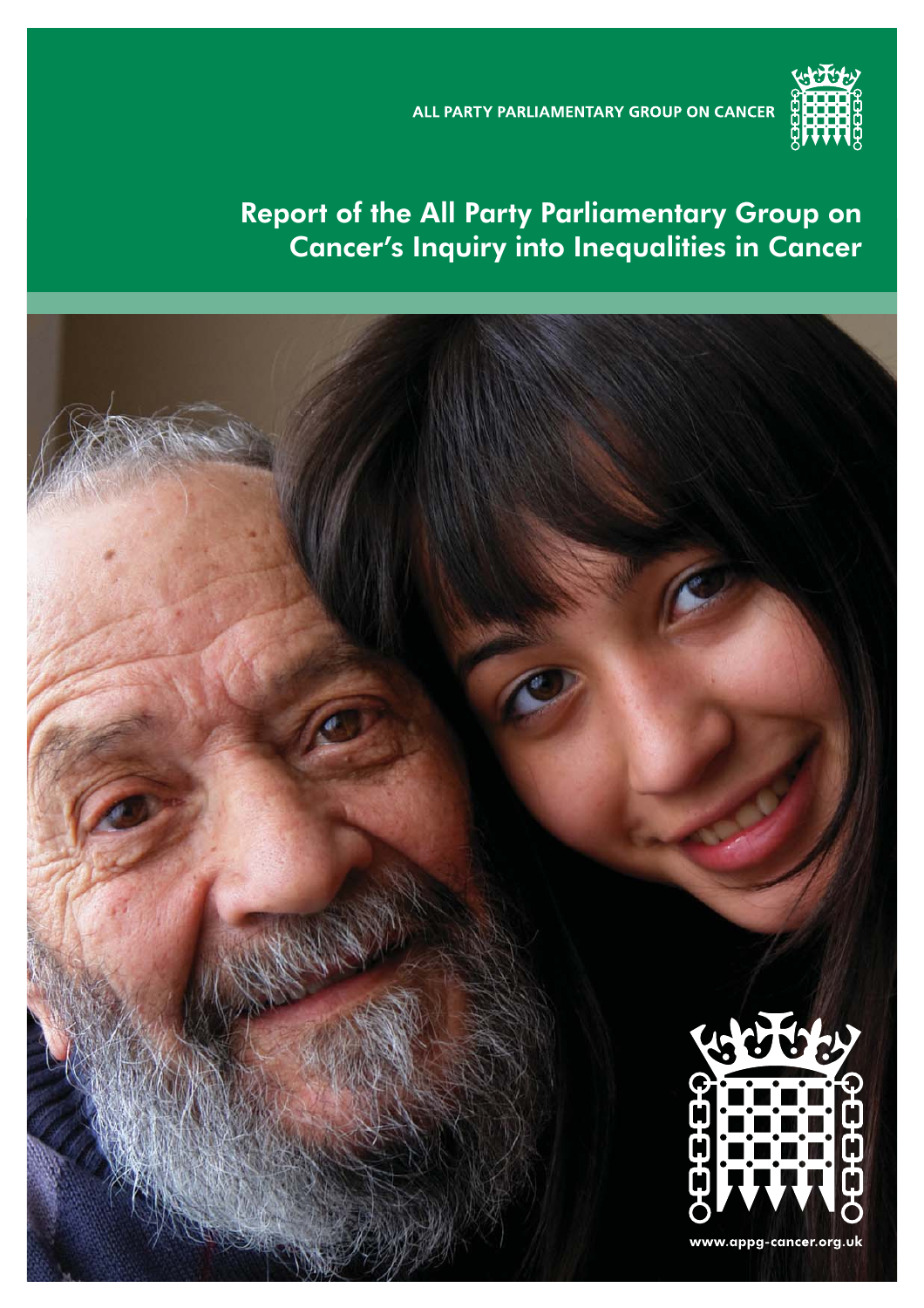The All Party Parliamentary Group<br>on Cancer<br>The All Party Parliamentary Group on Cancer<br>(APPGC) was founded in 1998. The Group<br>brings together MPs and Peers from accoss<br>the political spectrum to campaign together<br>to improv

Currently the officers of the group are: John Baron MP Chairman

| JONN DATON MP                      | Chairman             |
|------------------------------------|----------------------|
| Sandra Gidley MP                   | <b>Vice Chairman</b> |
| Dr Howard Stoate MP                | <b>Vice Chairman</b> |
| Dr Richard Taylor MP               | <b>Vice Chairman</b> |
| <b>Baroness Finlay of Llandaff</b> | Vice Chairman        |
| The Earl Howe                      | <b>Vice Chairman</b> |
| Lord Lewis of Newnham              | <b>Vice Chairman</b> |
| <b>Baroness Masham of Ilton</b>    | <b>Vice Chairman</b> |
|                                    |                      |

The Secretariat to the All Party Parliamentary Group on Cancer is provided by

The APPGC is also supported by a group of<br>stakeholder organisations: Breakthrough Breast<br>Cancer, Cancer Black Care, Cancer Research<br>UK, Marie Curie Cancer Care, the Men's Health<br>Forum, the National Cancer Research Institut

You can find out more information about the<br>APPGC via **www.appg-cancer.org.uk** 

Report published December 2009

# **Contents**

| <b>Foreword</b>                                                 | 02 |
|-----------------------------------------------------------------|----|
| <b>Executive summary</b>                                        | 03 |
| <b>Chapter 1: Introduction</b>                                  | 06 |
| <b>Chapter 2:</b> What are inequalities in cancer?              | 08 |
| <b>Chapter 3:</b> Conclusions – our eight priorities for action | 18 |
| <b>Appendix 1:</b> People who gave evidence                     | 26 |
| <b>Appendix 2: Glossary</b>                                     | 28 |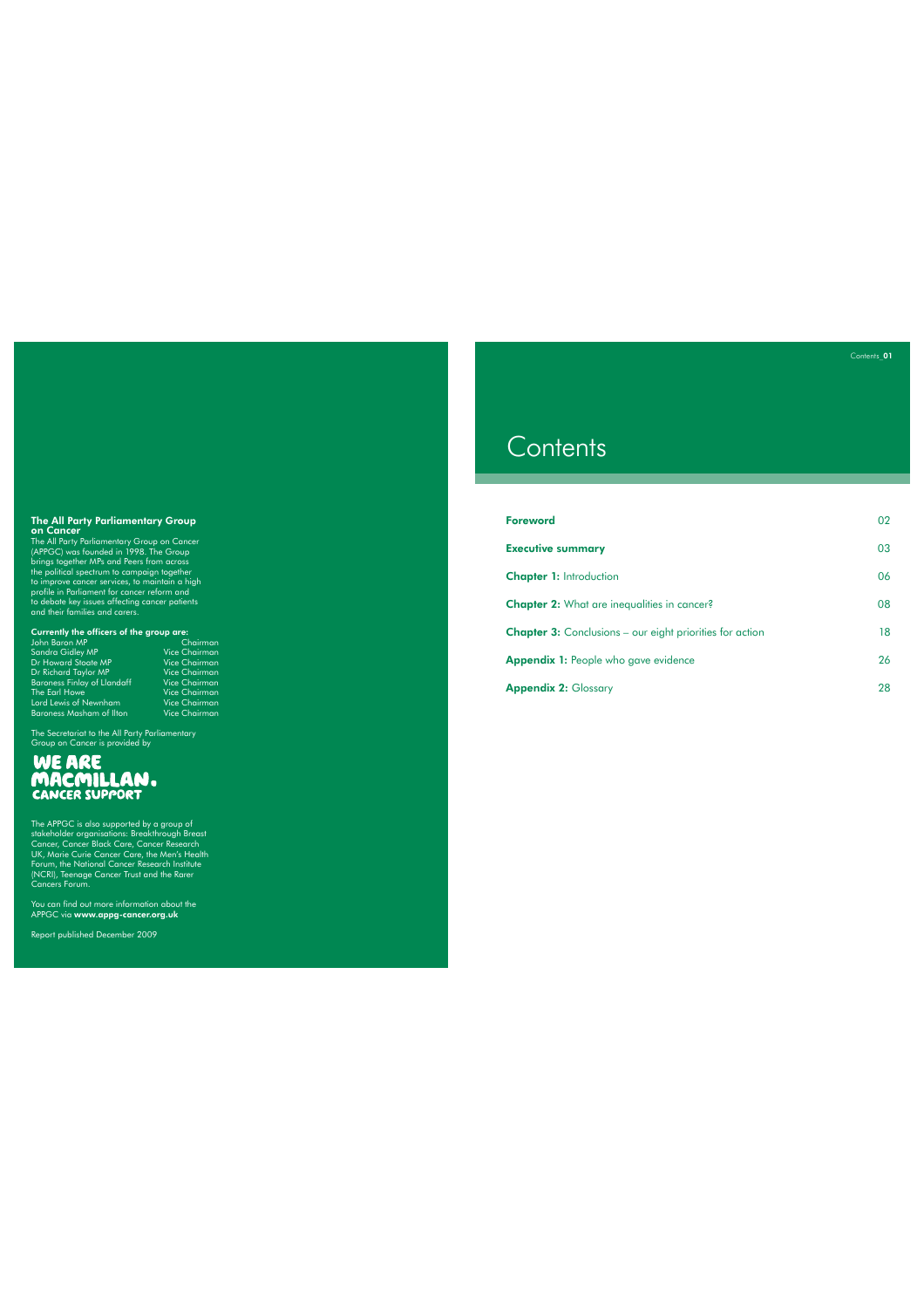# Foreword

My fellow officers and I are pleased to present the final report of the All Party Parliamentary Group on Cancer's Inquiry into cancer inequalities. We received evidence from a wide range of stakeholders including patients, clinicians, researchers, cancer charities, Primary Care Trusts (PCTs) and voluntary organisations. We are extremely grateful to all concerned and particularly to those cancer patients who gave evidence to us in person – their stories influenced us considerably.

Our Inquiry found clear evidence of unacceptable inequalities in both the experiences and outcomes of cancer patients. In response, we present a series of realistic recommendations to help correct these inequalities over time.

First and foremost, we believe the introduction of a one-year survival rate indicator for all ages will encourage the NHS to speed up early diagnosis and help to sharpen the focus on measuring outcomes. It will be a vital step forward in significantly reducing the numbers of people dying prematurely from cancer.

Other recommendations suggest how to get our message across to groups at higher risk of cancer, improve the patient's experience throughout the cancer journey and help people with rarer cancers. We also seek to plug what I call the 'black hole' which too often exists between the NHS, social services, financial support and education.

Finally, my fellow officers and I would like to<br>thank the health and social care professionals,<br>voluntary and charity groups for all they do in the<br>battle against cancer. Our Inquiry was constantly<br>reminded of their good w Angus Baldwin and Lucy Grove from Macmillan for providing excellent support as the APPGC's secretariat during our Inquiry, and to Edmund Waterhouse for producing this report.

I hope our recommendations do justice to all concerned and help to move us forward in tackling this disease.

John Baron MP Chairman, APPG on Cancer

# Executive Summary

In April this year the APPGC launched an Inquiry into inequalities in cancer. Having reviewed written evidence from 90 stakeholders and listened to oral evidence from cancer patients, charities, cancer service providers and policy makers, we have identified eight priorities for action:

## The eight priorities for action

1. Set a new indicator for one-year survival rates for all to encourage the NHS to: I. Raise levels of awareness of the early

- symptoms of cancer II. Promote early presentation and diagnosis III. Speed up the early referral system IV. Tackle the under-treatment of older people.
- 

Earlier presentation and speedier diagnosis would both narrow the gap in survival rates between different groups and improve outcomes for all.

The one-year survival indicator would include people aged 75 and over for the first time. This would be a vital step forward in significantly reducing the number of people aged 75 and over who are dying prematurely from cancer – estimated to be around 15,000 a year [source: National Cancer Intelligence Network].

The indicator would also need to acknowledge the current variations in one-year survival rates by such factors as cancer type, age and region. The aim would be to eradicate such variations over time. We recommend that the National Cancer Intelligence Network (NCIN) takes on responsibility for developing this new indicator.

## 2. Introduce measures to improve prevention and early detection a) We hope the Government's forthcoming

National Tobacco Strategy is a successful attempt to change behaviour to prevent more people taking up smoking and to help those who do smoke to quit. To complement this strategy, we call on Ofcom to ensure the broadcasting code, which restricts smoking on television before the watershed, is properly enforced.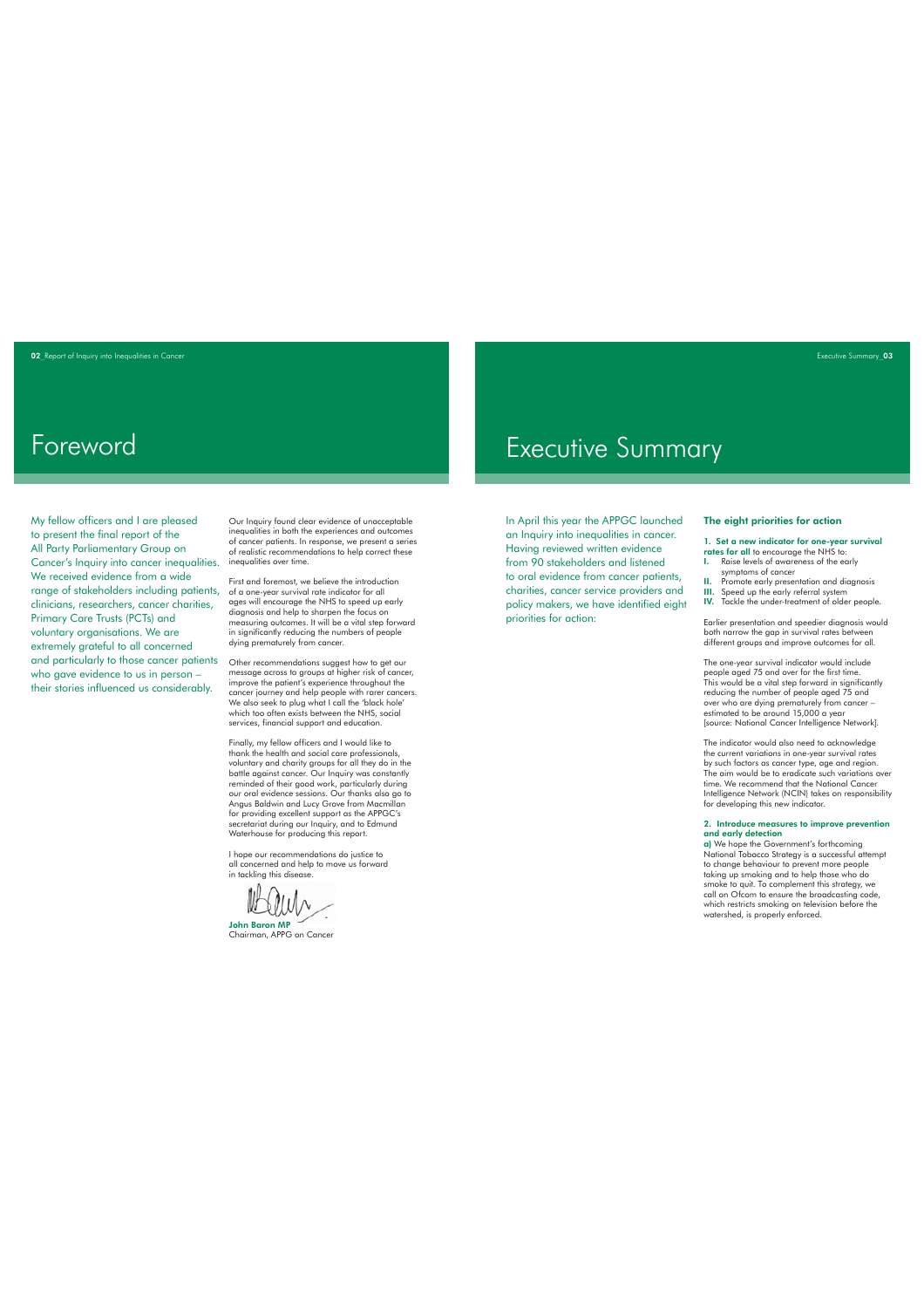b) We would like the Department of Health to publish its review of the regulation of the sunbed industry by March 2010, with a view to introducing legislation as soon as possible to ensure that the use of all salon sunbeds is properly supervised and is limited to people aged over 18 years.

c) We also recommend that the Department of Health initiates a national television campaign, closely supported by targeted community-based outreach projects, to promote lifestyles and behaviours shown to reduce the risk of cancer and to raise awareness of the key symptoms of cancer among higher risk groups.

d) We look to primary care trusts (PCTs) and cancer networks to use the Cancer Awareness Measure (CAM) and, based on its findings, take steps to improve awareness and early presentation.

3. Collect more data on patients in order to enable PCTs and cancer networks to undertake a thorough assessment of the needs of their local populations. Comprehensive data – including ethnicity, sexual orientation, religion or belief, age and any disabilities – should be collected sensitively, confidentially, and only with the full agreement and understanding of the patient. Such data – which should be made publicly  $a$ vailable – would help to determine whether there is inadvertent discrimination against particular groups and act as a spur for improvement. We look to the Department of Health to implement this recommendation.

## 4. Improve the patient's experience

**throughout the cancer journey.**<br>We urge the Department of Health to speed up implementation of the Cancer Patient Experience Survey Programme [see glossary]. We are disappointed that two years on from the Cancer Reform Strategy this programme has still not been launched. Once introduced, the programme will enable providers to tackle inequalities in experience faced by particular groups of cancer patients. We would like the Patient Experience Survey Programme Advisory Group to report back on progress by February 2010.

5. Provide better quality information for all patients throughout their cancer journey in ways which are tailored to meet their needs. We expect the NHS to provide *information prescriptions* [see glossary] for all cancer patients by 2010 at the latest. We look to the Department Health to ensure this recommendation is met.

6. Provide more help specifically for people with rarer cancers. We recommend that: a) Following the recent announcement that GPs will be given better access to diagnostics, a duty should be placed on the Department of Health to ensure GPs have adequate training in using these diagnostics effectively.

b) The National Awareness and Early Diagnosis Initiative's programme of regular audits of cancer diagnoses in primary care should be widened.

A one-year survival indicator would be a vital step forward in significantly reducing the number of people aged 75 and over who are dying prematurely from cancer.

c) The Department of Health should continue to encourage the National Institute for Health and Clinical Excellence (NICE) to take a more flexible approach to the appraisal of orphan drugs (used in the treatment of cancers which affect approximately five in 10,000 people).

d) The commissioning of ultra orphan druas used in the treatment of cancers which affect fewer than one in 50,000 people – should be undertaken by the National Specialised Commissioning Group. Uptake of such treatments should be monitored through clinical audit.

e) Patients with extremely rare cancers for which there may be no licensed drug treatment should<br>be able to gain access to appropriate 'near-label'<br>treatments through a new national fund. The safety<br>and effectiveness of these treatments should be evaluated through a national clinical audit.

f) The National Cancer Research Institute (NCRI) should review the balance of its research portfolio between the "big four" cancers (lung, prostate, breast and colorectal) and other cancers and publish this information in its annual report.

## 7. Promote further research into causes

- of inequalities in cancer including why:<br>
1. Cancer mortality rates are higher am I. Cancer mortality rates are higher among men than women for the same cancers II. The fall in cancer mortality rates for people
- aged 75 and over has not been as fast as for people under 75 III. Certain interventions are effective in
- 
- promoting early diagnosis IV. Young people make unhealthy lifestyle decisions which significantly raise their risk of cancer.

We would like the NCRI to take responsibility for this recommendation.

8. All cancer patients should receive a regular assessment of their care needs at key points in their cancer journey including at initial diagnosis, at completion of treatment and on relapse – as happens for people with other long term conditions. The aim is to ensure that services for people with cancer are better<br>co-ordinated to meet their practical, emotional,<br>financial and information needs from the point<br>of diagnosis onwards. As a first step, the model for post-treatment assessment and personalised care planning currently being developed by the National Cancer Survivorship Initiative should be implemented at PCT and cancer network level as quickly as possible.

Next steps We look to the Department of Health to accept our recommendations. We hope the National Cancer Equalities Initiative will build on our recommendations in its vision statement which is due for publication in January 2010. We shall also ensure this Inquiry report is presented to Professor Sir Michael Marmot's Strategic Review of Health Inequalities in England.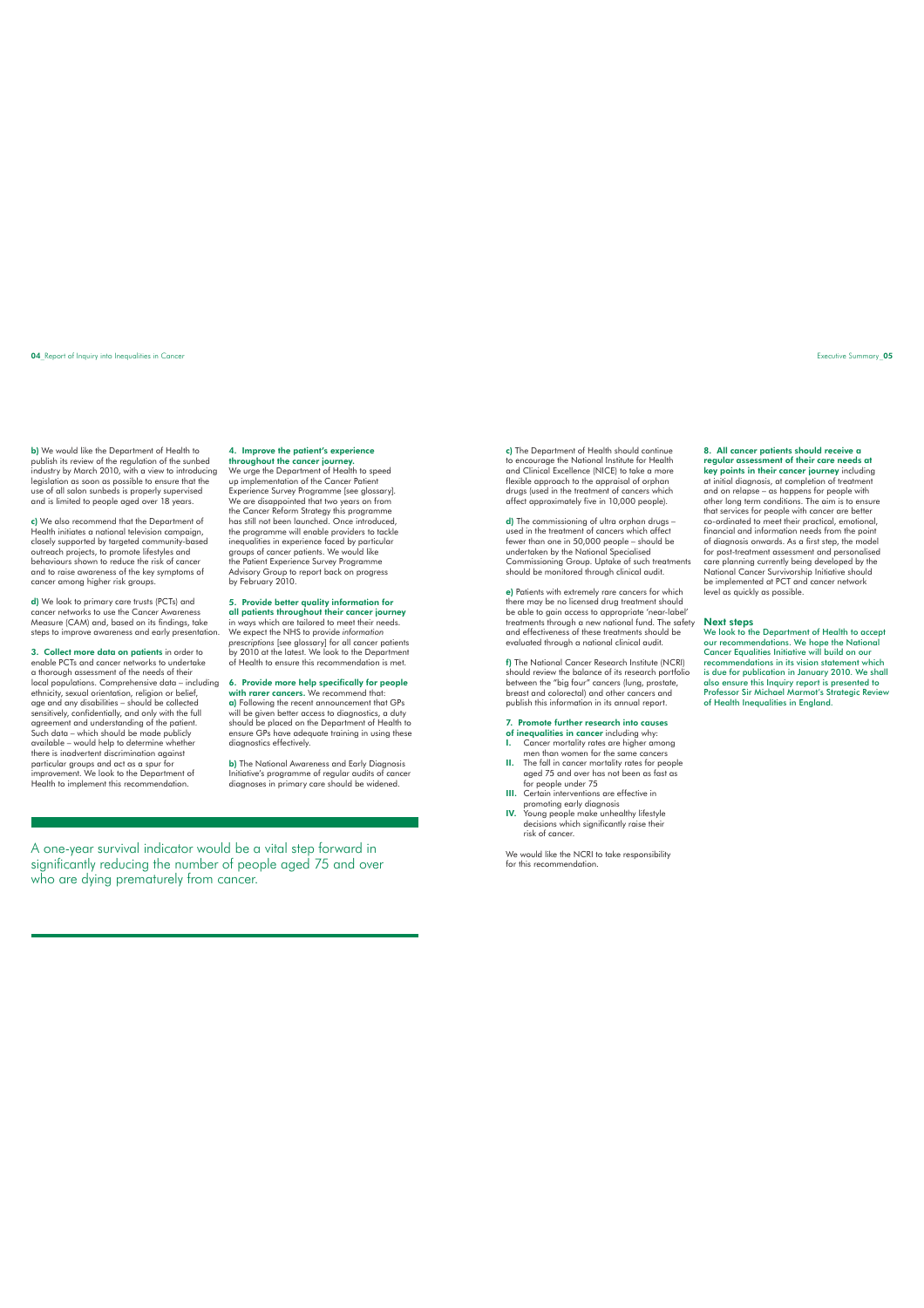## 6 Report of Inquiry into Inequalities in Cancer

# Chapter 1 **Introduction**



1.1 In April this year the All Party Parliamentary Group on Cancer launched an Inquiry into inequalities in cancer with a view to: I. Assessing the inequalities in cancer that

- 
- currently exist II. Seeking out examples of good practice in tackling inequalities
- III. Considering what more can be done by 2012 and beyond to improve outcomes and create greater equality in cancer care
- IV. Making key recommendations to Government, the National Cancer Equality Initiative (NCEI) and the NHS on tackling cancer inequalities.

1.2 The Call for Evidence invited people to<br>respond to a set of questions about cancer<br>inequalities. Ninety written responses were<br>received. In addition, in July we took oral evidence<br>from a number of witherses, including discussion for patients, carers and family members affected by rarer cancers. A list of those giving evidence is at Appendix 1. This report is based on the evidence received.

1.3 Wherever possible we have tried to make sure that the work of our Inquiry assists and complements the work of the various bodies set up as part of the Cancer Reform Strategy to help reduce cancer inequalities:

- I. The National Cancer Equality Initiative whose role is to develop policy and research proposals for tackling cancer inequalities. We hope this inquiry will help inform the NCEI vision statement which we expect to be published in January 2010 II. The National Cancer Intelligence
- Network (NCIN) whose role is to improve the collection and co-ordination of data on cancer patients<br>
The National Awareness and Early
- III. The National Awareness and Early<br>Diagnosis Initiative (NAED) whose role<br>is to co-ordinate activities and interventions,<br>including at local level, gimed at roising<br>public awareness of the early signs and<br>symptoms of
- Initiative (NCSI) whose role is to improve the care and support provided for people living with or after a cancer diagnosis.

1.4 Our Inquiry has also been informed by the Health Select Committee Inquiry into Health Inequalities, which concluded that health inequalities between social groups have widened in the last decade [source: Health Select Committee report, March 2009].

APPGC officers received written evidence from 90 stakeholders and listened to oral evidence from a number of witnesses including cancer patients, charities, cancer service providers and policy makers. This report is based on the evidence we received.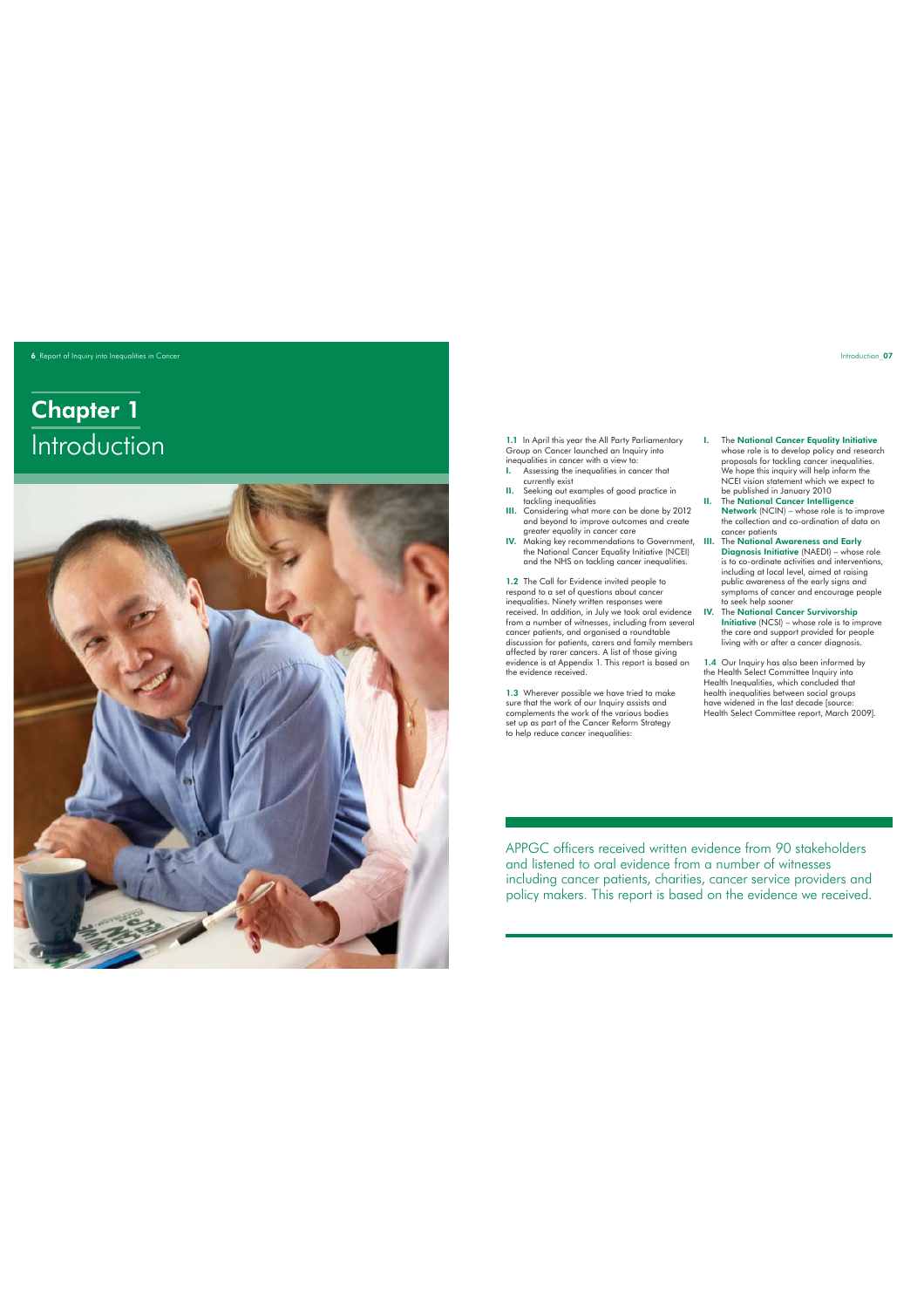8\_Report of Inquiry into Inequalities in Cancer

# Chapter 2 What are inequalities in cancer?



## Cancer in context

2.1 Every year more than 290,000 people in the UK are diagnosed with cancer, and over 150,000 people die from cancer. It is the biggest cause of death in the UK, accounting for one in every four deaths [source: CRUK].

2.2 Although cancer survival rates have improved over the last two decades, England is still behind the European average when it comes to five-year survival rates.

## Definition of inequalities in cancer

2.3 We regard cancer inequalities as the differences between individuals' cancer experience or outcome which result from their social-economic status, race, age, gender, disability, religion or belief, sexual orientation, cancer type or geographical location.

## Inequalities in cancer by

**socio-economic status**<br>2.4 From the evidence received, it is clear that<br>socio-economic status is a fundamental determinant of inequalities in cancer outcome.

2.5 Survival rates for most types of cancer have been rising steadily for several decades. However, because they have increased faster among more affluent groups the inequalities gap has widened. As a result, for most types of cancer, survival rates are worse for the most disadvantaged groups [source: CRUK].

**2.6** There is strong evidence that different groups<br>have different perceptions about the risks<br>associated with lifestyle factors such as poor diet<br>and alcohol. These lifestyle factors are strongly<br>associated with socio-ec

## Smoking

2.7 Smoking is the main preventable cause of<br>cancer. Far fewer people in affluent groups smoke<br>(19 per cent) than in the most disadvantaged<br>groups (29 per cent). Smoking has been identified<br>as the biggest single cause of i for over half of the difference in risk of premature death between social classes [source: ASH].

2.8 The evidence shows that increasing the tax paid on tobacco is effective in reducing smoking rates, but there are also concerns that too high a rate of tax may be counterproductive – encouraging the growth of a black market in cigarettes.

2.9 We also heard powerful evidence of the value of providing help and support to those smokers wishing to stop.

## Other lifestyle choices

2.10 The Cancer Reform Strategy outlined the research evidence on other preventable risk factors for cancer and identified obesity as the second most important. It listed a range of lifestyle measures intended to minimise these risks.

**Inequalities in cancer by ethnicity**<br>2.11 A large-scale study by the NCIN, published<br>this summer, has shown that, when compared with the general population, Black Caribbean and African men have higher prostate cancer rates, South Asians have higher mouth cancer rates and South Asian women have lower breast cancer rates [source: NCIN: Cancer Incidence and Survival by Major Ethnic Group, England, 2002-2006].

2.12 Risk factors are also higher for some ethnic groups. For example, 40 per cent of Bangladeshi men smoke, compared with a national average of 24 per cent. Obesity rates are higher among Black African, Black Caribbean and Pakistani women. Fifty-six per cent of men and 36 per cent of women of Irish origin drink more than the recommended daily alcohol intake – respectively 11 per cent and 6 per cent more than the white population generally [source: CRS Equality Impact Assessment].

2.13 There is a lower take-up of screening among ethnic minority groups – independent of socio-economic status. Among women from minority ethnic groups aged between 50 and 70, 45 per cent have never attended screening. For PCTs, there is a clear correlation between lower than average screening coverage and high numbers of people from ethnic minorities [source: CRS EIA].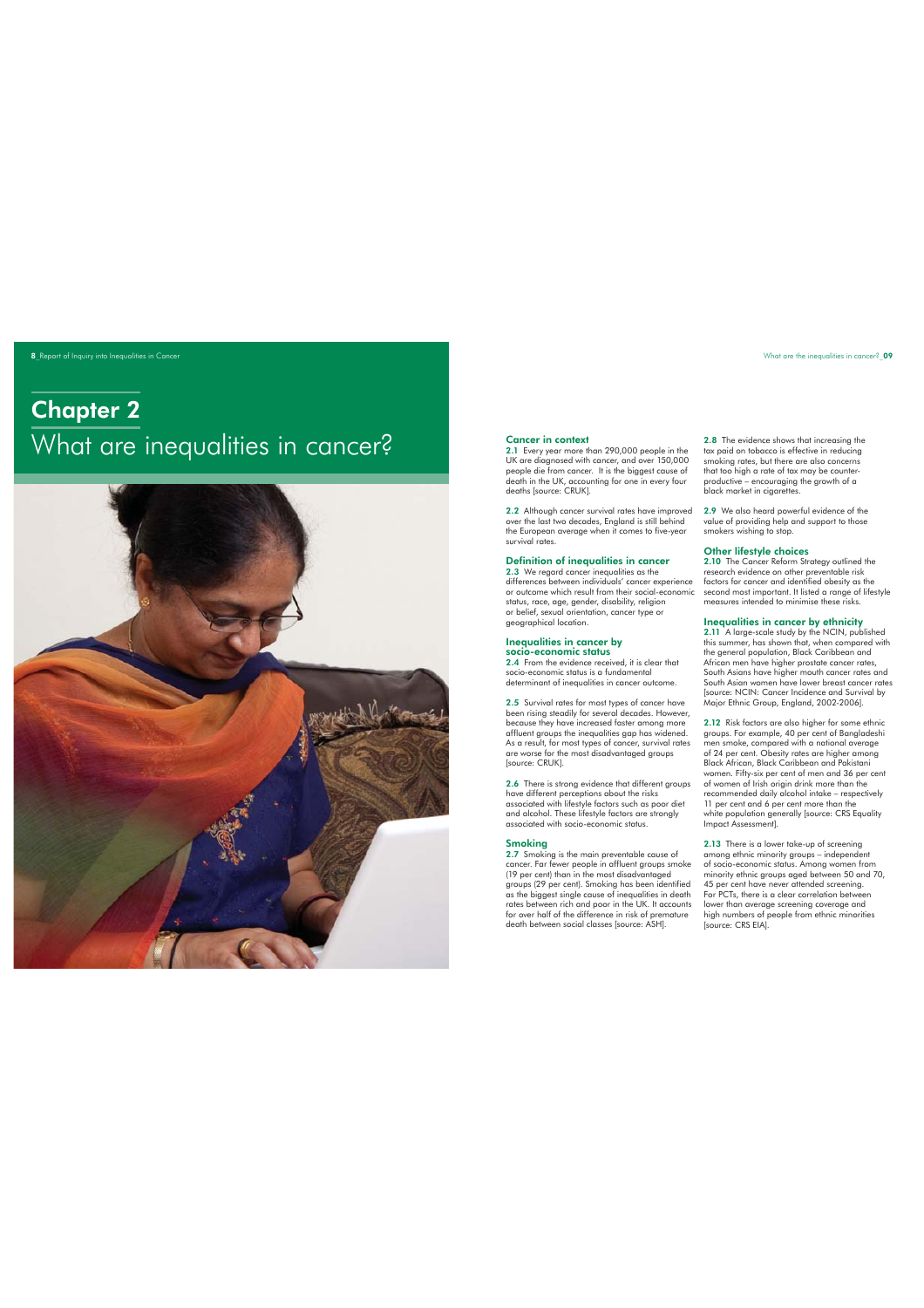2.14 In its evidence to us, Cancer Black Care said that among ethnic minorities there was a much reduced awareness of the link between obesity and cancer, and between alcohol and cancer.

2.15 Cancer Black Care also drew attention to the fact that in some communities a diagnosis of cancer was seen as "the will of God" and in others the knowledge that a person had cancer could affect the marriage prospects of their children.

## Inequalities by age

2.16 For most cancers, the risk increases with age but certain cancers (e.g. retinoblastoma) occur almost exclusively in childhood. Other cancers (e.g. primary bone tumours, testicular cancers, Hodgkin's disease) peak during teenage and early adult life [source: CRS EIA].

2.17 More young people – 36 per cent – smoke, compared with 24 per cent of the general population [source: CRS EIA]. Eighty per cent of smokers start by the age of 19 [source: CRUK]. To combat smoking among young people, in its report *Forever cool: the influence of smoking imagery on young people*, published in July 2008, the British Medical Association called for all films and TV programmes which portray positive images of smoking to be preceded by an anti-smoking advertisement, and for film censors to take into account pro-smoking content when classifying films.

2.18 A Department of Health study of sunbed use found that nationally around 6 per cent of young people (11-17 year olds) had used a sunbed, although in Liverpool the proportion was 22 per cent – rising to 39 per cent amongst 15-17 year olds [source: CRS one year on report].

2.19 Recruitment to clinical trials often does not include those aged 14-25 or over 65 [source: Teenage Cancer Trust and CRUK]. At a 2007 conference for 500 young cancer patients aged 14-25, only 30 per cent reported they had had the opportunity to enter a trial. 2.20 Older patients may be offered less intensive treatments for cancer with a lower opportunity for 'cure'. The national lung cancer audit found that older patients with lung cancer are less likely to receive radical treatment for their disease [source: national lung cancer audit]. Older women with breast cancer are also less likely to be diagnosed using the standard 'triple assessment' diagnostic method and less likely to receive primary surgery, axillary node surgery, radiotherapy or chemotherapy [source: Breast Cancer Coalition].

2.21 Despite this evidence, the Department of Health's current target for reducing mortality from cancer excludes those aged 75 and over.

## Inequalities by gender

2.22<sup></sup> For the ten commonest cancers affecting men and women, mortality rates are in each case higher in men. Every year 28 per cent of male deaths and 23 per cent of female deaths are from cancer [source: CRS EIA]. After excluding gender-specific sites of cancer and breast cancer, men have a 60 per cent increased risk of developing cancer and a 70 per cent increased risk of dying from the disease [source: NCIN].

2.23 Although more women are diagnosed with melanoma, the mortality rate is higher among men. The five-year survival rate for women is 90 per cent, whereas for men it is 78 per cent [source: CRUK].

2.24 Until the introduction of screening for bowel cancer, national screening programmes were available only for breast and cervical cancer [source: CRS EIA].

2.25 The causes of these inequalities are not fully understood. Differences in lifestyle (e.g. smoking) and occupational exposure to risk factors are likely to be major factors.

## Inequalities by disability

2.26 People with a learning disability appear to have a lower risk for some cancers but a higher risk of leukaemia, oesophageal and stomach cancers. These differences are caused partly by genetic and partly by lifestyle factors.

2.27 There is evidence that people with disabilities, especially people with a learning disability and those with mental health issues, may have greater difficulty accessing screening services. According to Mencap, only 19 per cent of women with a learning disability take up cervical screening, compared with 77 per cent of all women invited; and only 33 per cent take up screening for breast cancer, compared with around 70 per cent of all women invited. Mencap also referred to "the poor diagnostic practice of doctors generally" when treating patients with a learning disability.

## Inequalities by sexual orientation

2.28 At present there is little information relating to cancer by sexual orientation. It is known that gay men have a higher incidence of anal cancer<br>and cancers related to HIV/AIDS. Lesbians may be<br>at a higher risk of breast cancer. There may also<br>be a perception among health professionals that<br>lesbians do not need – or ha

2.29 Smoking rates in gay men and bisexual people are also significantly higher – at 41 per cent – than for the general population.

2.30 The way in which information on prevention and early detection is presented may also contribute to inequalities. Stonewall told us that literature which depicted a man and a woman in a partnership may not be seen as relevant to the gay and lesbian community.

### Inequalities by cancer type

2.31 There are wide variations in the incidence, mortality and survival rates of different cancer types. Of all new cases of cancer diagnosed each year in the UK, more than half – 54 per cent – are represented by the "big four" (breast, lung, colorectal and prostate). The "big four" also account for 47 per cent of all deaths from cancer. Lung cancer alone is responsible for around 35,000 deaths – more than 20 per cent of all cancer deaths.

2.32 Less is known about rarer cancers Some have good prognoses (e.g. testicular), others less so (e.g. pancreatic). Diagnosis can be harder to achieve – especially where symptoms are non-specific – and there are often fewer treatments available. As a consequence there are frequently worse survival rates.

## Inequalities by location

2.33 There is evidence that cancer incidence also varies geographically. People in rural communities access the NHS less often, yet a higher percentage of people from rural areas are admitted for cancer treatment than from urban areas [source: Commission for Rural Communities]. Distance exacerbates other problems: "you have to go 50 miles to your oncology centre to have a blood test, to come back and then go the next day to your chemotherapy, to come back to go the next day to see your counsellor" [source: Commission for Rural Communities].

Smoking is the main preventable cause of cancer. Far fewer people in affluent groups smoke than in the most disadvantaged groups. Smoking accounts for over half of the difference in risk of premature death between social classes [source: ASH].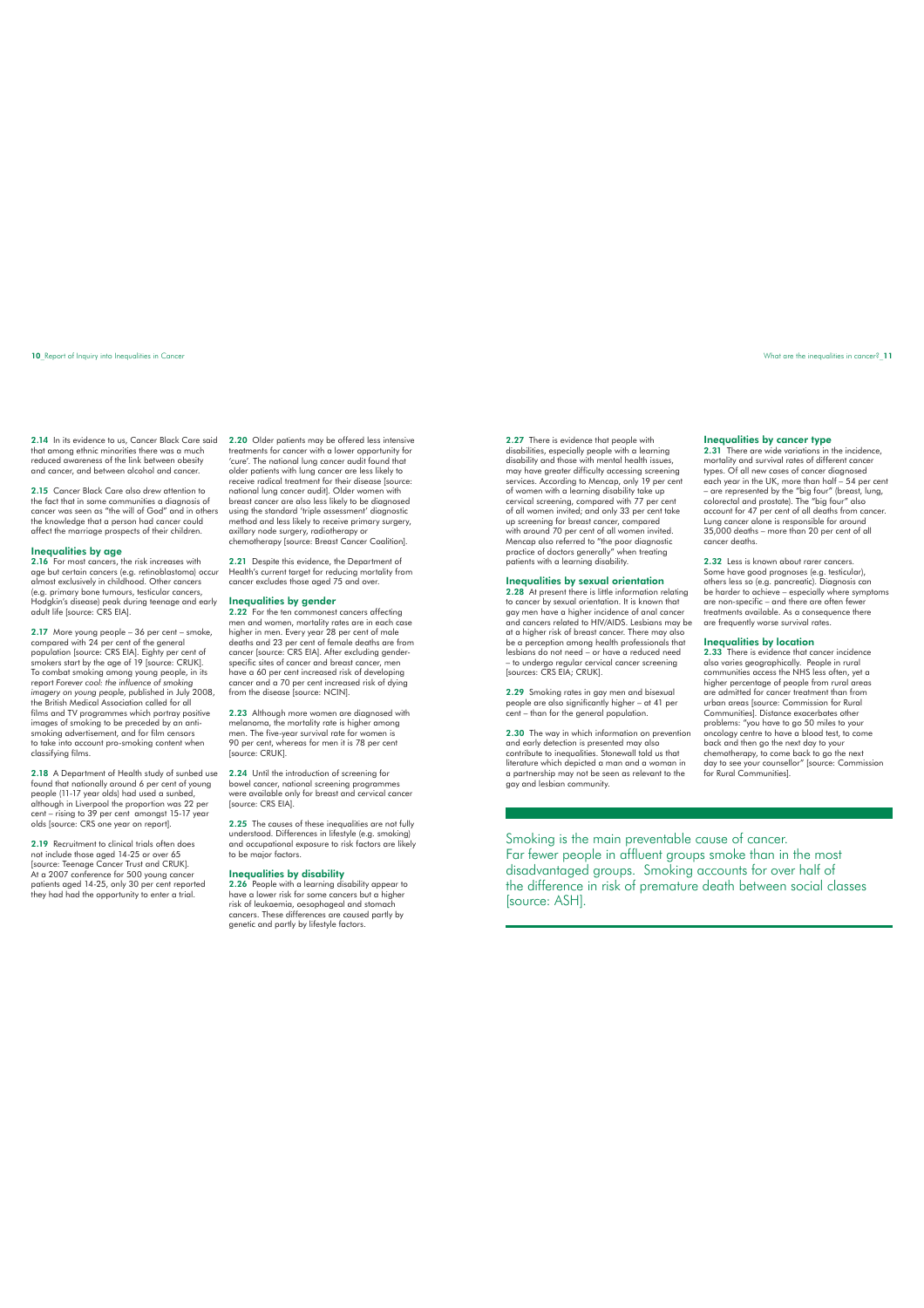12 Report of Inquiry into Inequalities in Cancer Cancer What are the inequalities in cancer? 13

Inequalities and the cancer journey 2.34 Cancer inequalities also affect people at different stages of the cancer journey.

**Symptom awareness**<br>2.35 It is known that, in general, the earlier a<br>cancer is diagnosed and treated, the greater the chance of a successful outcome. There is evidence that awareness of cancer is lower in socially disadvantaged groups, in some minority ethnic groups and among men [source: NCEI].

2.36 We received evidence that a better understanding was needed of the extent to which levels of awareness vary between different groups - and why. To address this gap, NAEDI and CRUK<br>have developed the cancer awareness measure<br>which is currently being trialed in certain parts of<br>the country. Using this measure it will be possible<br>to assess the level of can

2.37 Once there is a more thorough understanding of existing levels of awareness, research needs to be undertaken into interventions that are effective in raising awareness, whether population-wide or for specific groups. We note that new approaches are already being tested. For example, one initiative in London aims to increase the proportion of older women who present early with breast cancer by engaging in face-to-face interventions [source: NAEDI].

Screening 2.38 The NHS Cancer Screening Programmes told us that inequalities most often present in the form of reduced rates of acceptance of screening invitations. Research has shown that uptake of breast cancer screening is lower:

- I. In areas with high transient populations, where
- more people may not receive their invitations II. Among disadvantaged groups III. Among South Asians, and especially among Muslims.

2.39 The findings for cervical cancer screening are similar, although the decline in recent years in the number of younger women (aged 24-34) taking up screening has now been reversed, chiefly as a result of the publicity given to the case of Jade Goody. 2.40 For bowel cancer screening, there is evidence that ethnicity is a factor, with Asian people half as likely as others to take up screening. Bowel cancer screening rates are also lower among men [source: Men's Health Forum].

2.41 In view of the high incidence of prostate cancer, an effective screening programme would be invaluable in supporting early detection, treatment and survival. To date screening based on the PSA test has been controversial. A recent European trial indicates that PSA screening does reduce mortality, albeit at the cost of significant over-treatment. It remains extremely difficult to predict which prostate cancers will be aggressive and which will develop at a much slower pace. The Prostate Cancer Charity has made a good case for prioritising research into the development of a more accurate predictive test for use as part of a screening programme.

2.42 The low uptake of screening services among certain minority groups highlights important cultural differences between groups, such as the importance to people of being screened by or receiving treatment from a person of the same gender.

**Early diagnosis**<br>2.43 Delays in diagnosing cancer are a major<br>reason why survival rates in England are worse than in other countries in Europe.

2.44 The reasons for late diagnosis appear to be a combination of factors: patients coming forward later, cancer diagnoses being missed in primary care, and GPs having limited access to diagnostic tests.

2.45 To understand better the relationship between these three factors NAEDI has developed a national audit of cancer diagnosis in primary care, so as to:

- I. Assess, for a range of cancers, the time taken from a patient's first presentation to the point when a diagnosis of cancer is reached II. Build up a better understanding of the process
- by which a cancer diagnosis is made III. Develop a baseline from which improvements
- in service can be measured IV. Develop a standardised tool for audit.

Delays in diagnosing cancer are a major reason why survival rates in England are worse than in other countries in Europe.

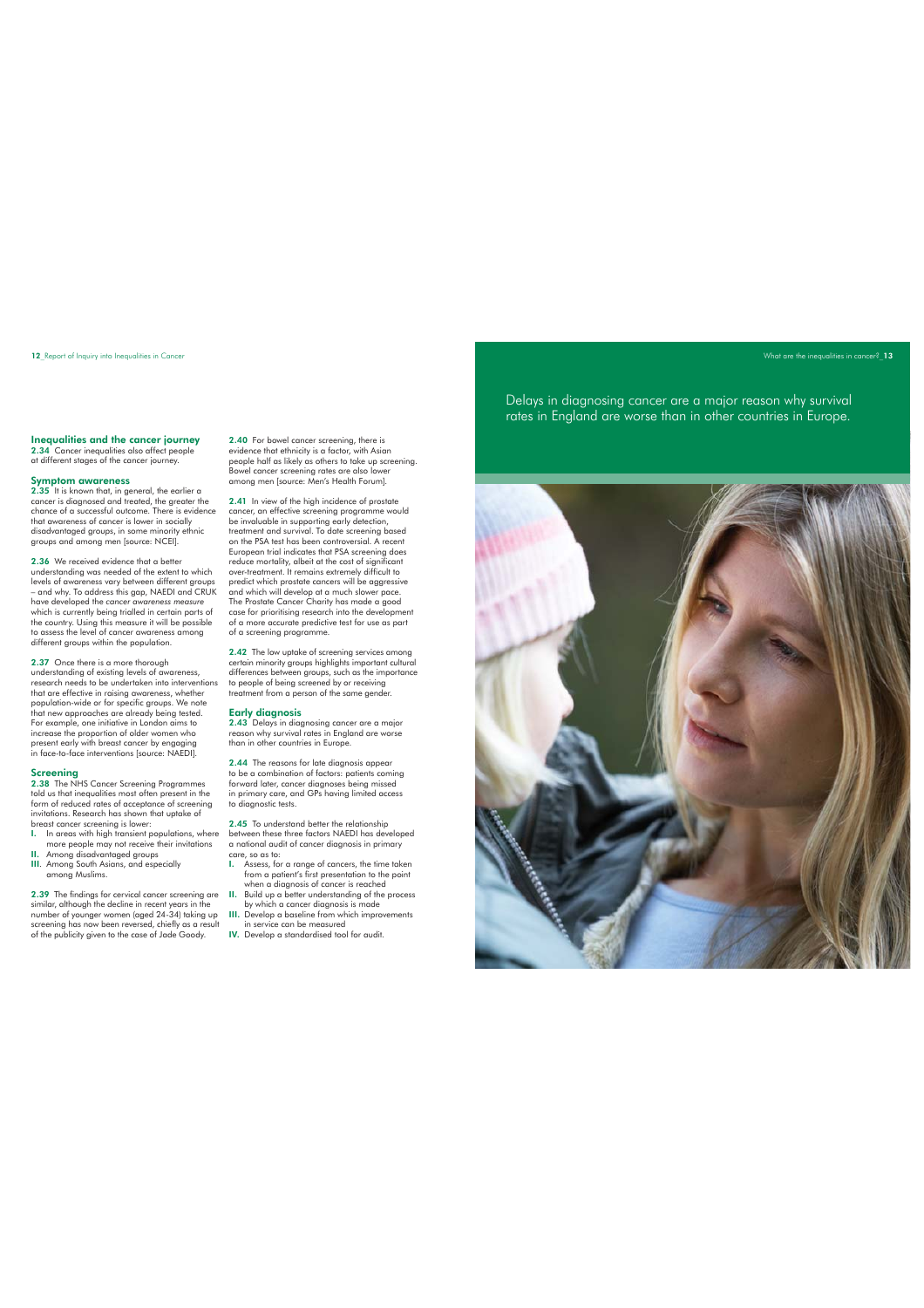2.46 At present 18 of 28 cancer networks are taking part in the primary care audit looking at cancer diagnoses made in 2008/09. GP practices are being encouraged to take part in the programme. Once completed, the audits should identify those actions which tend to support early diagnosis of cancer in general practice.

2.47 In September, the Prime Minister announced that GPs in England are to get speedier access to diagnostic tests in order to help diagnose less clear-cut cases of cancer. The new scheme will initially be targeted at lung, colorectal and ovarian cancers although it is intended to extend the scheme to all cancers within five years. Once implemented, patients will have key tests within two weeks of seeing the GP – reducing to one week in due course.

## Treatment

2.48 With regard to treatment, four main issues were raised:<br>L. The nee

- I. The need for more radiotherapy services to be made available
- II. The need to improve access to cancer drugs for NHS patients III. Provision of a cancer nurse specialist for
- all patients IV. Under-treatment of older people.

**Radiotherapy**<br>2.49 Professor Mike Richards, National Cancer<br>Director, told us that the current shortage of radiographers was being addressed, and a programme of investment in radiotherapy equipment was under way which should enable

the NHS to meet its radiotherapy target for 2010. These developments should help to address some geographical inequalities in cancer.

2.50 In August the Department of Health announced that it was inviting hospitals to bid to provide proton beam therapy, which can cure tumours without damaging vital organs. The therapy is particularly helpful in the treatment of young people and people with rarer cancers.

## Cancer drugs

2.51 In relation to cancer drugs, two concerns were raised: Difficulties in obtaining the drugs needed

II. The appraisal process operated by NICE.

2.52 Difficulty in obtaining cancer drugs often arises because of different patterns of prescribing between different PCTs across the country. However, Professor Richards told us there had been a progressive reduction in variations across PCTs.

2.53 Professor Richards' own review of access to drug treatments, *Improving access to medicines for NHS patients,* published in November 2008, had led NICE to issue supplementary guidance aimed at improving access to more expensive drug treatments for end-of-life patients.

2.54 Professor Michael Rawlins, Chairman of NICE, told us that drug referrals were also now being made earlier. He said that by mid-2010 there should be no drug product where the gap between market authorisation and release of NICE guidance should take more than six months.

The data suggests ageism as a hypothesis to explain the degree of under-treatment.

Joanne Rule, Co-Chair, NCEI

2.55 Yet despite this progress, David Cook, a patient with kidney cancer, told us: "There were no NICE drugs available for me. I had to take the PCT to appeal. It was the most stressful and harrowing experience of my life. These drugs are available to people throughout the United States and Europe." In other words, for some cancer patients, access to cancer drugs still remains a 'life or death' problem and the exceptional funding process (whereby a<br>patient requiring drug treatment for a rare cancer<br>not approved by NICE can apply for the costs to<br>be met "exceptionally" by the local PCT) can be a major source of distress for cancer patients and their families and carers.

**Cancer nurse specialists**<br>2.56 Those providing evidence praised the work<br>of cancer nurse specialists (CNSs). Not all cancer patients, however, had access to them. Angela Edgecombe, a secondary breast cancer patient, contrasted the ease of access to a CNS when she was treated for primary breast cancer with the difficulty of access when she was treated for secondary breast cancer.

## Under-treatment of older people

2.57 In general, older people with cancer receive less intensive and less radical treatment than younger people. While some older people may in general be frailer, have other illnesses (co-morbidities) and may present later than younger people, others do not. In her evidence to the Inquiry, Joanne Rule, Co-chair of the National Cancer Equality Initiative (NCEI), pointed to the lack of a comprehensive assessment of older people to measure fitness for treatment. She added "the data suggests ageism as a hypothesis to explain the degree of under-treatment."

2.58 Detailed research in the North West among older women with breast cancer has suggested that – after taking frailty into account – they were investigated less intensively and were less likely to<br>receive surgery than younger women. Reesarchers<br>from the North West Cancer Intelligence Service<br>(NWCIS) also concluded that over the last decade<br>there had been little p

This suggested that for people with cancer aged 75 and over there is likely to be a substantial issue of under-treatment in this country.

### The patient experience

2.59 The Group received considerable evidence about the differences in the cancer experience of different groups of patients, including the<br>findings from a large-scale national survey<br>of cancer patients undertaken in 1999-2000<br>by the Department of Health and a follow-up<br>survey carried out by the National Audit Off experience of cancer patients was generally good, it is questionable whether the surveys gathered sufficient data about different groups or were sufficiently sensitive to differences in experience between groups.

2.60 John Neate, Chief Executive of the Prostate Cancer Charity, said that prostate cancer patients were half as likely as breast cancer patients to have had a discussion with their clinician about their treatment, and half as likely to have had access to a named nurse. Breast cancer patients were also five times more likely than prostate cancer patients to have been directed to support groups.

2.61 Cancer patients who gave oral evidence highlighted the importance of information to help empower them to make decisions about their care and treatment. They said that far too often this was lacking – despite the limited cost to the NHS in providing such information and support.

2.62 One witness, Kelly Denver, who had Non-Hodgkin's Lymphoma as a teenager, spoke about the inequalities she experienced because of her age. Because she was treated in a hospital unit for adults, health professionals did not take account of her specific needs, in particular her desire to continue with further education. It was difficult for her mother to stay with her overnight and her friends felt unwelcome in an environment geared towards an older age group.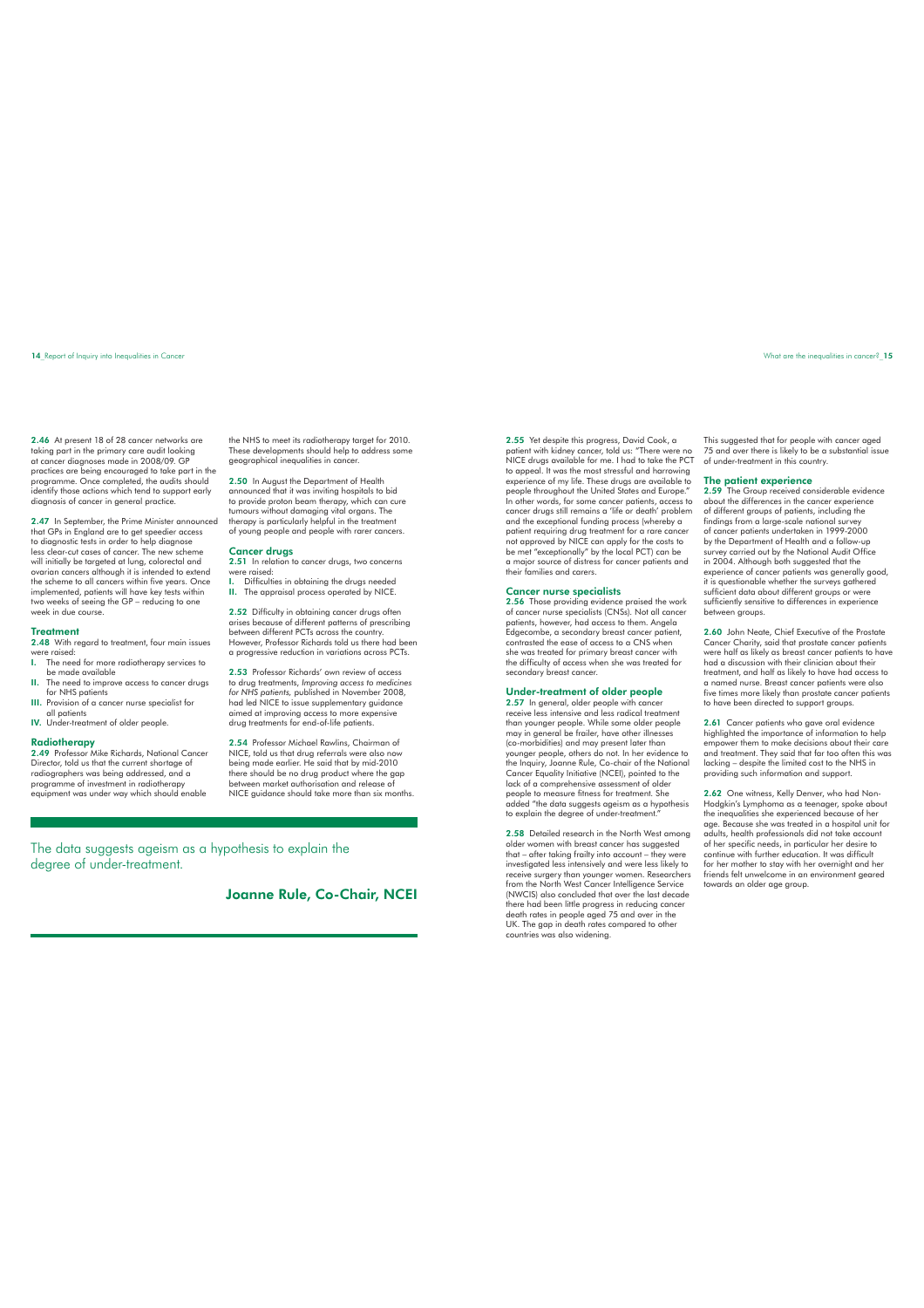16\_Report of Inquiry into Inequalities in Cancer **Cancer According to the intervention** of the inequalities in cancer **Number of the inequalities in cancer** 2004

Teenage Cancer Trust, said that young people were more concerned about their fertility than with dying. Such issues were not always properly considered by health professionals.

2.64 As highlighted above, a number of respondents also emphasised the importance of the clinical nurse specialist as a source of emotional support and information, and as a coordinator of services.

**Living with and after cancer**<br>**2.65** In their evidence, Macmillan Cancer Support<br>said that for many people cancer was now a long-<br>term condition. Despite this, a NCEI survey of NHS<br>trusts found that projects to tackle ine diagnosis than living with and after cancer.

2.66 Many witnesses also drew attention to the fact that cancer patients require the services of different public agencies while living with and after cancer, whether for social care, financial advice and support, childcare, employment support or – particularly for young people – education. Where services were limited or poorly coordinated, the impact was felt most acutely by the most vulnerable and by those in socially disadvantaged groups.

2.67 The Commission for Rural Communities<br>told us that people in rural races often lacked<br>the emotional support they needed from support<br>groups because such groups had to cover much<br>wider areas in the country and were ther

A NCEI survey of NHS trusts found that projects to tackle inequalities were far more likely to focus on awareness and 2.63 Another witness, Myrna Whiteson of the **Exercise 1998** Party diagnosis than living with and after cancer.

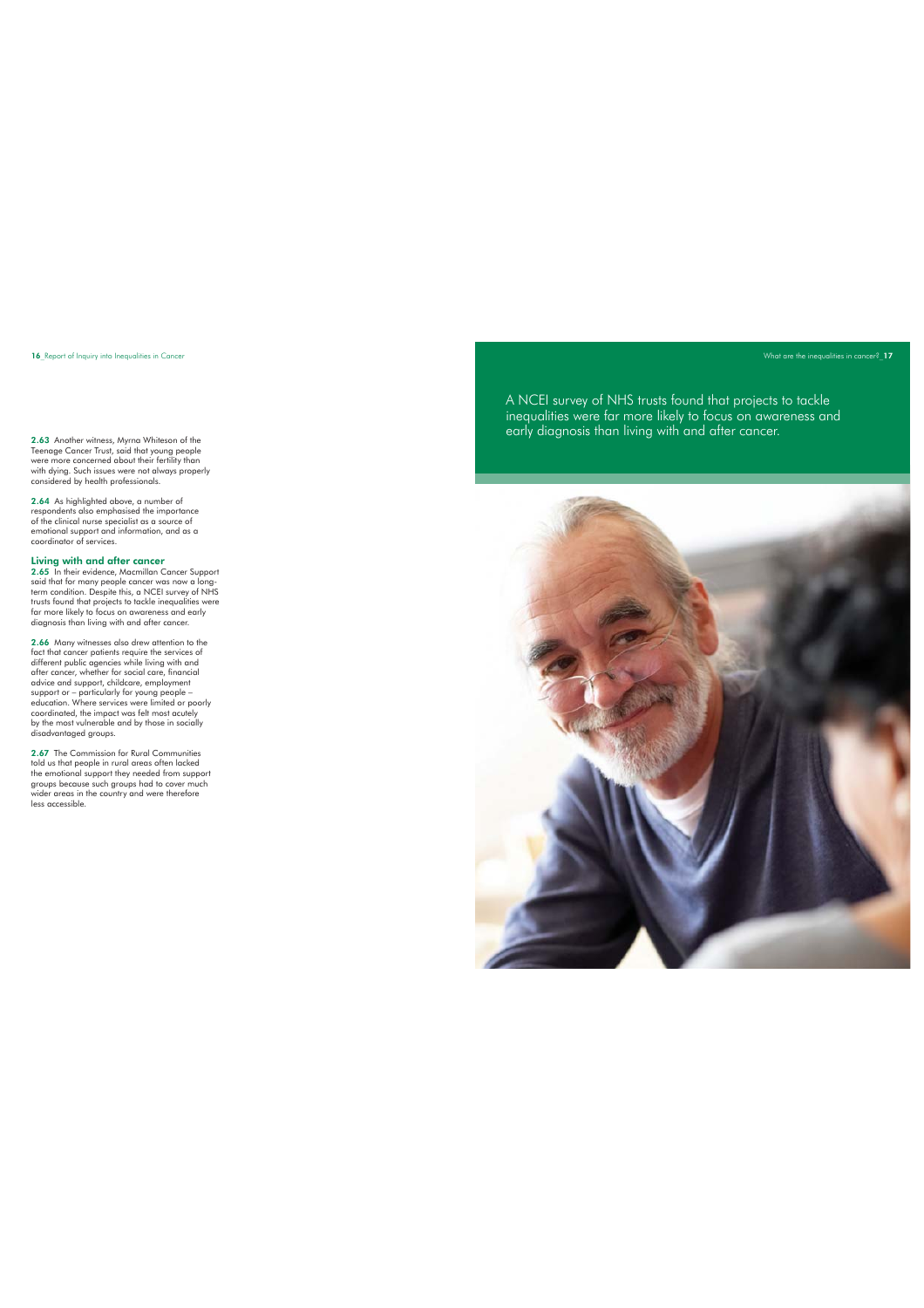18 Report of Inquiry into Inequalities in Cancer Conclusions – our priorities for action\_19 Report of Inquiry into Inequalities for action\_19

# Chapter 3 Conclusion – our priorities for action



3.1 It is clear that the impact of inequalities can be profound – not only in terms of incidence,<br>mortality and survival, but also in terms of the<br>patient''s experience. The stories we heard from<br>cancer patients themselves were heartfelt,<br>sometimes harrowing, and always per

3.2 Over the past decade, cancer services have advanced significantly. The Cancer Reform Strategy represented a significant advance on the Cancer Plan 2000. We warmly welcome the partnerships that have been established to co-ordinate information on cancer, to tackle inequalities, to promote awareness and early diagnosis, and to support cancer survivors. We admire the initiative shown by many cancer service providers working at local level.

3.3 We believe the eight priorities for action set out in this report will complement the action already in hand. In reaching our views, we have been mindful that funds for cancer services are limited – and, in view of the wider economic pressures facing the country, the NHS will need to make some difficult financial decisions in the years ahead. We have sought to take this nto account in determining our priorities, which we believe are realistic as well as ambitious.

## Priority action 1: **A new indicator for one-year<br>survival rates for all**<br>3.4 Overall, the strongest message coming

through the evidence was the importance of raising awareness of cancer and improving early diagnosis as the key to tackling inequalities in cancer outcomes. As this report makes clear, the causes of late presentation and diagnosis are complex – and are not fully understood. People in disadvantaged groups are however shown to be over-represented among those who present late.

3.5 Much excellent work is being taken forward by the cancer community, in the public and the voluntary sectors, and through a variety of partnerships and initiatives including those established by the Cancer Reform Strategy.

3.6 To give this work a fresh focus, we have concluded that the time is right to formulate a new indicator (or target) for one-year survival rates. The advantage that such an indicator has over five-year survival rates and mortality rates is that it is concerned with events in the immediate past. It also starts to shift attention away from inputs and onto outcomes. In time, a more outcome-focused approach may enable some of the current process targets to be downgraded.

3.7 The one-year indicator would, for the first time, apply to cancer patients of all ages. According to research published by the NCIN in June 2009, as many as 15,000 people aged<br>75 and over die prematurely from cancer each<br>year. A one-year survival indicator for all<br>would be a vital step forward in significantly<br>reducing the number of people aged 75 and over dying unnecessarily.

3.8 The formulation of a one-year survival indicator would be difficult. It would need to reflect the current variations in one-year survival rates by such factors as cancer type, age and region. The aim would be to eradicate such variations over time. It would also be important that one-year survival rates for individual<br>groups can be measured to enable the NHS<br>to measure progress for all groups in society.<br>It is recommended that the NCIN take on responsibility for formulating the indicator.

3.9 The adoption of this indicator would encourage the NHS to: I. Raise all groups' awareness of the early

- symptoms of cancer which should never be disregarded by a patient or doctor II. Promote early presentation and diagnosis
- III. Speed up the early referral system IV. Tackle under-treatment of older people.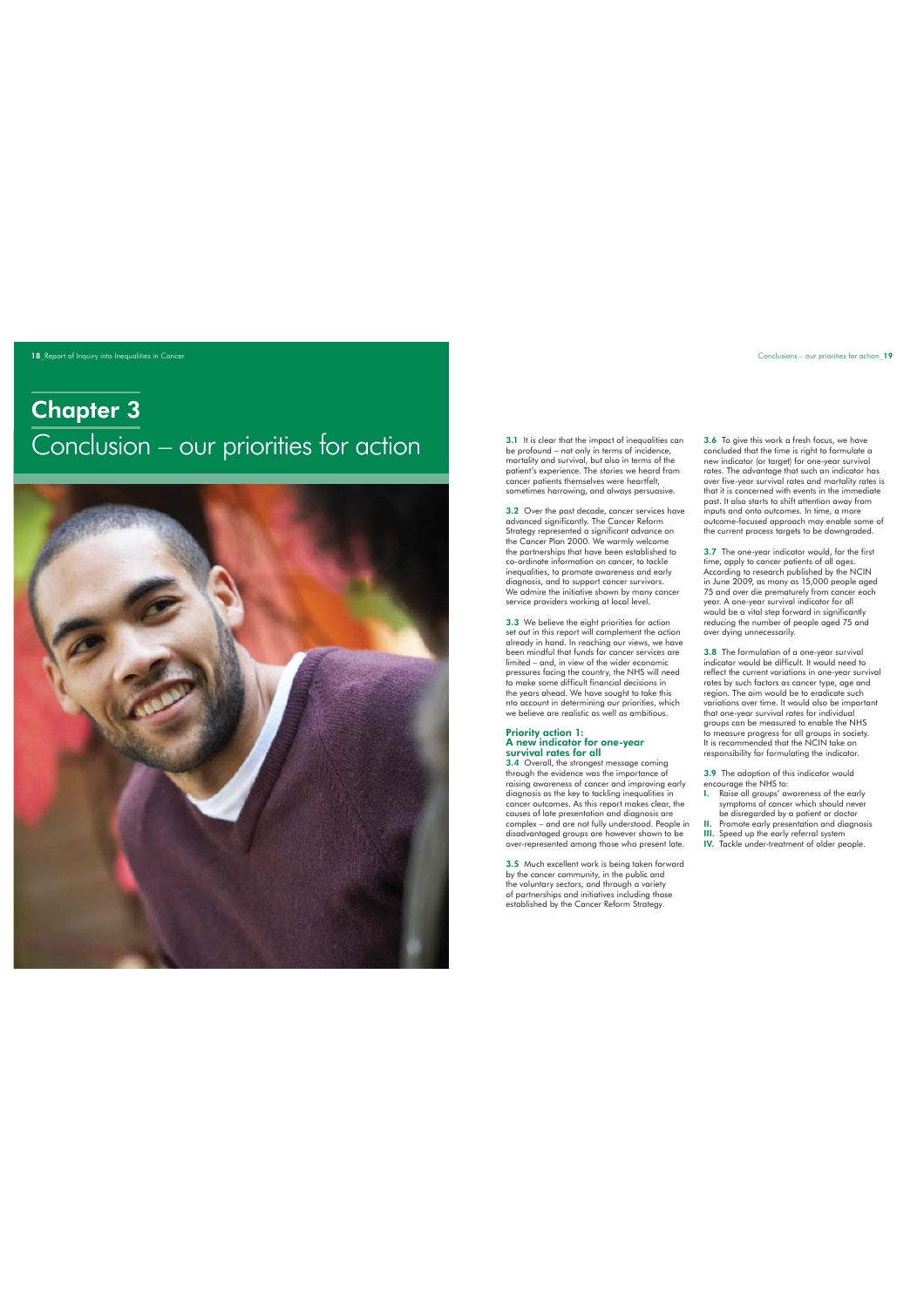Priority action 2: New measures to improve prevention and early detection

## Smoking<br>3.10 Bossi

Juse smoking is shown to be the biggest preventable cause of cancer, and because it is strongly associated with inequalities, we have concluded that the Government must take further action to reduce the numbers of people who smoke.

3.11 By the time this report is published, we hope the Government will have published its new National Tobacco Strategy which we

- expect to cover four main areas: I. Reducing smoking rates and health inequalities caused by smoking II. Protecting children and young people from smoking III. Supporting smokers to quit
- 
- IV. Helping those who cannot quit.

We hope this new strategy will be a radical attempt to reduce smoking rates – not simply to reduce cancer incidence but also to reduce inequalities in cancer

3.12 Following evidence received about the importance of protecting children and young people from seeing images of smoking on television, the Group has reviewed the current Broadcasting Code and Guidance on smoking published by Ofcom (the independent regulator of the UK communications industries). The code states that smoking "must generally be avoided" and when shown "must not be condoned,<br>encouraged or glamorised" in programmes<br>broadcast before the watershed "unless there is<br>editorial justification". In our view the code is not being followed in all programmes broadcast before the watershed, such as soap operas, which are frequently viewed by children and young people. We think Ofcom has a duty to ensure the code is strictly enforced at all times. If necessary, we will consider recommending that smoking is banned in all programmes before the watershed unless there is strong editorial justification.

3.13 We would also like the UK Centre for Tobacco Control Studies to research further the reasons why young people take up and continue smoking; and in particular the impact of product packaging in encouraging young people to smoke.

### Other lifestyle factors

3.14 A new strategy for smoking should be complemented by new measures to promote a balanced diet, physical activity and sensible levels of alcohol consumption. We look to the Department of Health to build on the measures outlined in the Cancer Reform Strategy.

3.15 In the Cancer Reform Strategy the Department of Health also said it would review options for the regulation of the sunbed industry and the use of sunbeds by young people. We would like the Department of Health to publish the results of this review by March 2010. However, since the Cancer Reform Strategy was published, the International Agency for Research on Cancer has decided to raise the classification of sunbed use (UV radiation) to its highest cancer risk category – at the same level as tobacco. As such, we think the Government should introduce legislation as soon as possible to ensure that the use of all salon sunbeds is properly supervised and is limited to people aged over 18 years.

## National media campaign and local outreach projects

3.16 To give greater impetus to these measures, we also wish to see a new national media campaign, closely supported by targeted community-based outreach projects, to encourage people to adopt those behaviours and lifestyles which are known to minimise the risk of cancer and to raise awareness among higher risk groups of the key symptoms of cancer. These symptoms include unexplained weight loss, change of bowel habits, unexplained bleeding or a persistent cough.

### Promoting the cancer awareness measure

3.17 We also support the adoption of the cancer awareness measure (CAM) as a tool to assess awareness and early diagnosis. We think all PCTs and cancer networks should consider using the CAM as the basis for their public awareness campaigns. We would also like those involved in the commissioning of cancer prevention and early detection services to encourage the use of the CAM in order to identify gaps in knowledge and to evaluate services. We look to NAEDI to share and encourage best practice.

## Priority action 3: Better collection of data about cancer patients

3.18 Many of those giving evidence drew attention to the lack of information collected about cancer patients. Such information is essential in enabling PCTs to assess the needs of their populations and to commission services that are appropriate for those populations, above all for the most vulnerable and disadvantaged groups. This point was emphasised by a number of PCTs in their evidence.

3.19 With better information, it should be possible not only to identify the existence of different forms of inequalities, but also to measure the extent of those inequalities and find out why they exist.

3.20 We think a person's gender, age, postcode (as a proxy for socio-economic status), ethnicity, religion or belief and sexual orientation should be routinely collected. Such data should be used to form part of the assessment which each PCT is required to undertake of the health needs of is required to a

3.21 We recognise that all data on patients<br>should be collected sensitively and confidentially.<br>We think the reasons why the collection of data is<br>needed should be fully explained to the patient<br>and such information should

3.22 We recommend that the Department of Health commissions pilot schemes in order to determine the best approach to ensuring the collection of comprehensive data on patients.

## Priority action 4: Speed up the introduction of the cancer patient experience survey 3.23 More information is also needed about

patients' experiences to enable providers of cancer services to see how well they satisfy the requirements of patients. Measures of patient experience can then be used to set goals for improvement. Where there is evidence of inequalities or inadvertent discrimination, service providers – and commissioners – can take steps to address it.

We think the Government should introduce legislation as soon as possible to ensure that the use of all salon sunbeds is properly supervised and is limited to people aged over 18 years.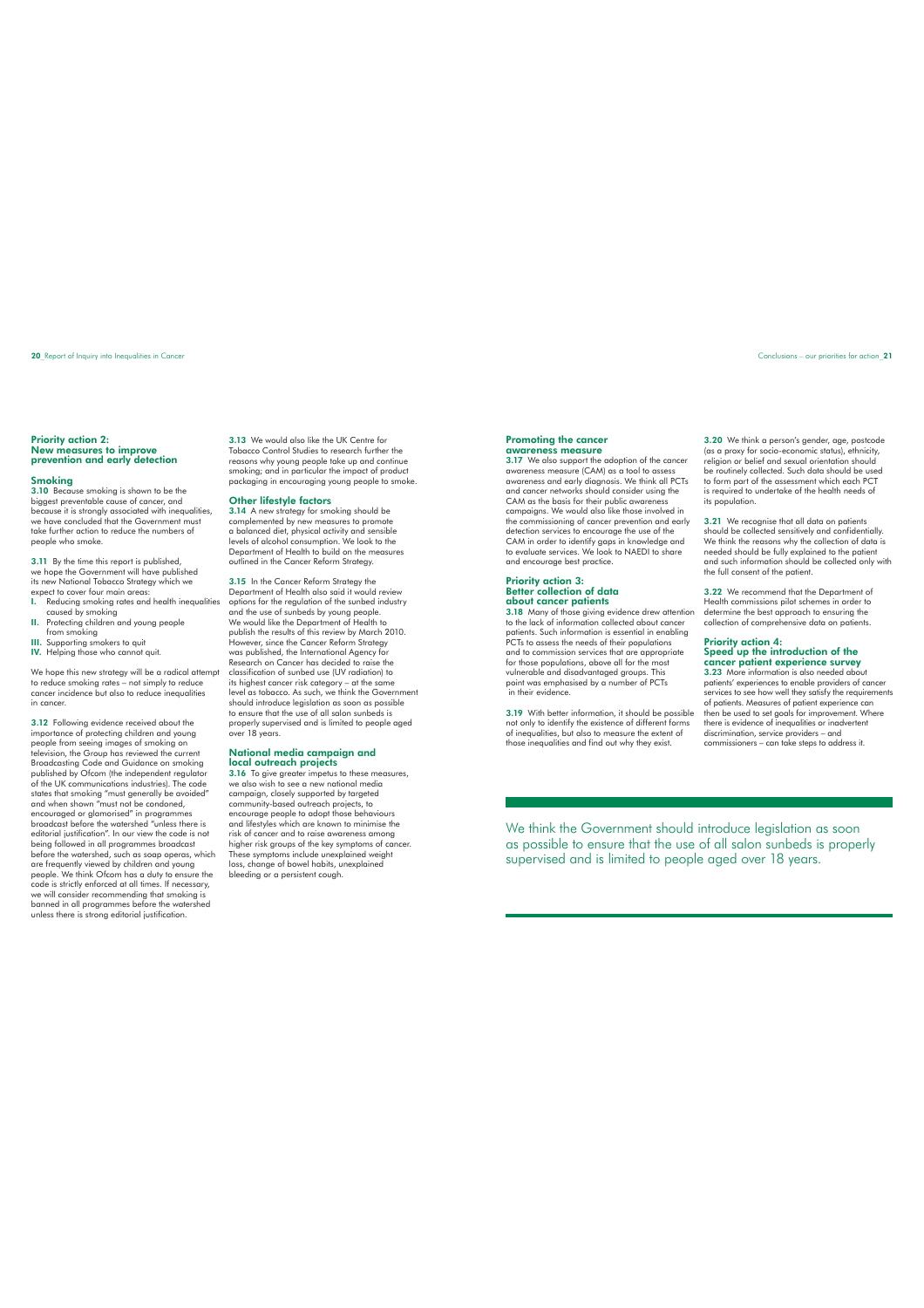## 22 Report of Inquiry into Inequalities in Cancer Conclusions – our priorities for action 23

development of a National Cancer Patient Experience Survey Programme in December 2007. We are disappointed that two years on this programme is still yet to be launched. We urge the Department of Health to redouble its efforts. We would expect the survey to be one of the main mechanisms for monitoring that the Cancer Reform Strategy is being properly delivered.

3.25 Crucially, the survey needs to be sensitive enough to pick up poor experiences among individual groups, and to allow comparisons to be drawn between individual cancer networks, PCTs and multi-disciplinary teams. We also hope the surveys will look at whether information can be gathered about the experience of the patient's family and carers who are often vital in determining the quality of the patient experience.

3.26 Surveys also need to be linked closely into trusts' quality performance measures and reporting requirements – such as 'quality accounts' [see glossary]. We hope this will lead directly to service improvement through better commissioning.

3.27 The Care Quality Commission [see glossary] should have a clear role in addressing poor performing trusts and teams and be alert for evidence of poor experiences among particular groups.

3.28 We would like the Department of Health's Patient Experience Survey Programme Advisory Group to report back on progress – addressing the issues raised here – by March 2010.

## Priority action 5: Provide better quality information for all patients

3.29 Much of the evidence received identified the importance of providing better quality information for all disadvantaged groups in ways which are tailored to their requirements. As Cancer Black Care stated, if a community's primary manner of communication is by the spoken word, written information has little impact.

3.30 Good information, appropriately and sensitively presented for each target audience, should help to improve cancer prevention, promote awareness of symptoms and early diagnosis and improve the experience of cancer patients.

3.31 In the Cancer Reform Strategy the Department of Health made a commitment to roll out information prescriptions by 2009. We are disappointed that this deadline has not been met and call on those involved in both the Department of Health and the NHS to ensure that by 2010 at the very latest all cancer patients are given an information prescription at key points in their cancer journey.

# Priority action 6: Provide more help specifically

**for people with rarer cancers**<br>3.32 The Inquiry has concluded that a number<br>of measures could usefully be taken to address the issues faced by people with rarer cancers.

3.33 First, the Prime Minister's announcement that GPs in England are to get speedier access to diagnostic tests will help with the diagnosis of less clear-cut cases of cancer. While this announcement is welcome, it is important to ensure that GPs have adequate training to recognise the main symptoms of cancer and, where symptoms are consistent with a possible diagnosis of cancer, to use these diagnostics effectively so as to ensure that the correct diagnosis is established as quickly as possible.

3.34 It is also important that all patients are aware that GPs will have speedier access to diagnostic equipment. More affluent groups are quicker in taking advantage of new developments such as this. To avoid the risk of exacerbating inequalities, the Department of Health needs to take steps to ensure the benefits are recognised and taken up by disadvantaged groups as well.

We are disappointed that two years on from the publishing of the Cancer Reform Strategy the Cancer Patient Experience Survey 3.24 The Cancer Reform Strategy agreed the 3.30 Good information, appropriately and Programme has still not been launched.

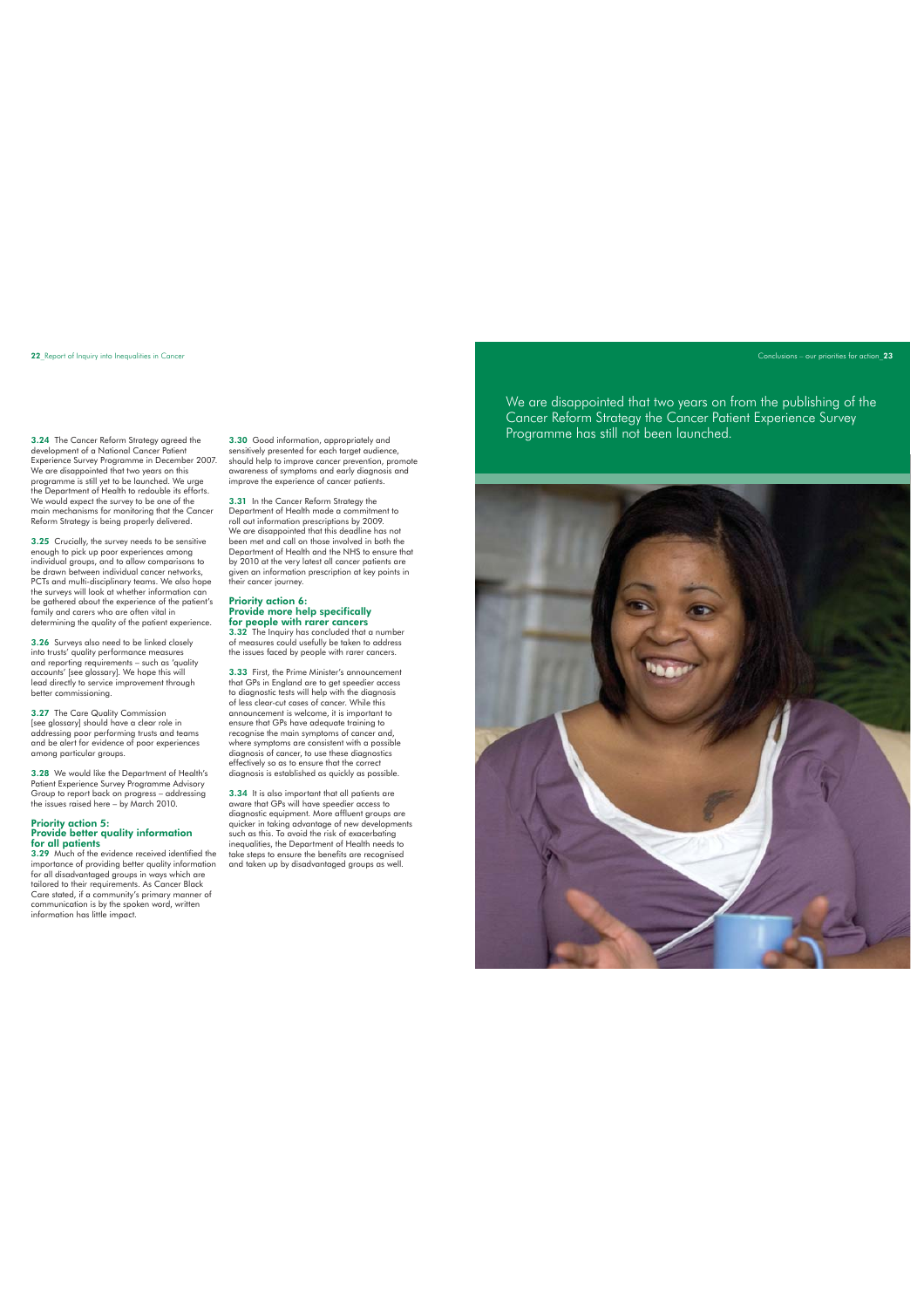3.35 To speed up diagnosis and referral still further, especially for rarer cancers, the Department of Health may wish to encourage the Royal Colleges, the pharmaceutical industry and others to explore the development of reliable<br>and cost-effective algorithmic tools to assist GPs in<br>identifying cancer. Such diagnostic tools, as they<br>emerge onto the market, should be evaluated by<br>NICE in order to ens enefits to patients.

3.36 Regular audits of cancer diagnoses in primary care are a key mechanism through which the management of the disease in primary practice can be improved. We recommend that NAEDI's programme of regular audits of cancer diagnosis in primary care is continued at local level and broadened to involve all cancer networks and all cancers. We also hope that the lessons learnt from these audits will be applied to all groups at a higher risk of late diagnosis.

3.37 We think that the Department of Health should continue to encourage NICE to take a more flexible approach to the appraisal of orphan drugs – used in the treatment of cancers which affect approximately five in 10,000 people – in accordance with the spirit of the Richards Review and the NICE guidance *Appraising life-extending, end of life treatments.* Despite the relatively high treatment costs per patient, we believe NICE should take fully into account the relatively small number of patients involved, and therefore the modest overall costs of making the drugs available. The appraisal process should take into account that patients with rare cancers often have few or no other options and therefore the proportionate health gain delivered by new drug treatments can be significant and extremely valuable.

3.38 In our view the NICE appraisal system is inappropriate for dealing with ultra orphan treatments (medicines which are used for the treatment of diseases that have a prevalence of fewer than one in 50,000 of the population). Equally, we consider it inappropriate to expect individual PCTs to have the expertise to effectively commission these drugs.

Treatments for very rare conditions, such as surgery for primary bone cancer, are currently commissioned through the specialised commissioning pathway. We therefore believe it would be appropriate for the remit of the National Specialised Commissioning Group to be extended to include the commissioning of all ultra orphan cancer treatments. It is essential that any new decision-making process must be transparent, fair and speedy; and that any variations in uptake are evaluated through clinical audit, drawing on the forthcoming NCIN chemotherapy dataset.

3.39 In addition, it would be helpful to set up new<br>arrangements for funding and evaluating drug<br>treatments for extremely rare cancers, for which<br>there may be no licensed treatment. The Rarer<br>Cancers Forum has described th treatment. We support the establishment of a national fund for such treatment. It will be important that this is accompanied by rigorous national clinical audit to develop the evidence base on the safety and effectiveness of these treatments. Over time we would hope that this audit would generate sufficient evidence to enable some 'near-label' treatments to be commissioned through the national specialised commissioning arrangements.

### 3.40 There is a strong case for the

pharmaceutical industry to contribute to the costs<br>of such a national fund. We would therefore like<br>the Association of the British Pharmaceutical<br>Industry and the Department of Health to work in partnership to implement this proposal.

3.41 We would also welcome reassurance from the Department of Health that the latest directions on exceptional funding, published in April 2009, ensure that there is consistency in the decisions made by exceptional case panels, and that all patients are provided with the appropriate practical and emotional support they, and their families need, during what can be a traumatic experience.

3.42 We understand the concern that insufficient research capacity is given to rarer cancers. As with other issues, however, the starting point should be to find out how much resource is given to research into different cancer types. We would like the NCRI to review the balance of its research portfolio and set out in its annual report how much is spent on the "big four" and how much on other cancer types. Publication of this information would enable discussion to take place about the merits of shifting the balance.

### Priority action 7: Promote further research into the causes of cancer inequalities

3.43 We are also persuaded of the need for more research into the reasons why inequalities exist. In particular, we would like the NCRI to look at four areas which we think would particularly benefit from further research: I. For cancers which are common to men and

- women, why are cancer mortality rates higher among men? II. Why is it that cancer mortality rates are not
- falling as fast for people aged 75 and over as they are for people aged under 75? III. In view of the importance of early diagnosis in
- determining cancer survival, what interventions can be shown to be effective in promoting early diagnosis among disadvantaged groups?
- IV. Why do young people make unhealthy lifestyle decisions which significantly raise their risk of cancer?

### Priority action 8: Ensure all cancer patients receive a regular care needs assessment

We would like all cancer patients and survivors to have regular health and social care needs assessments – often called 'holistic needs assessments'. Individualised care plans could then be drawn up for each patient at key points in the cancer journey including at first diagnosis, on completion of treatment, and on relapse. The aim would be to ensure that services for people with cancer are better co-ordinated to meet the practical, emotional, financial and information needs of cancer patients from the point of diagnosis onwards.

3.45 Care plans would be similar in nature to the personalised 'after care' plans being developed as part of the National Cancer Survivorship Initiative. Timely implementation of post treatment care assessments and plans for cancer survivors at PCT and cancer network level would be an important first step, and should help to demonstrate the value of the approach for patients who are at an earlier stage in their cancer journey.

3.46 We also expect the Department of Health to ensure that its commitment – set out in the Final Report of the NHS Next Stage Review *High Quality Care for All* – to offer everyone with a long term condition a personalised care plan includes all cancer patients.

Next steps 3.47 In tackling inequalities in cancer it is important to build a momentum for change. We challenge Government to accept our recommendations and to develop a plan for implementing them, in partnership with other relevant organisations and agencies. In particular, we hope that the National Cancer Equalities Initiative will build on our findings in its vision statement which is due for publication in January 2010.

3.48 It is also important to build consensus. We will be working to secure support for our recommendations from all three main political parties. Indeed, as we approach the General Election, we trust that these recommendations will be given explicit endorsement in their manifestos.

3.49 We shall also ensure that this Inquiry report is presented to Professor Sir Michael Marmot's Strategic Review of Health Inequalities in England Post 2010.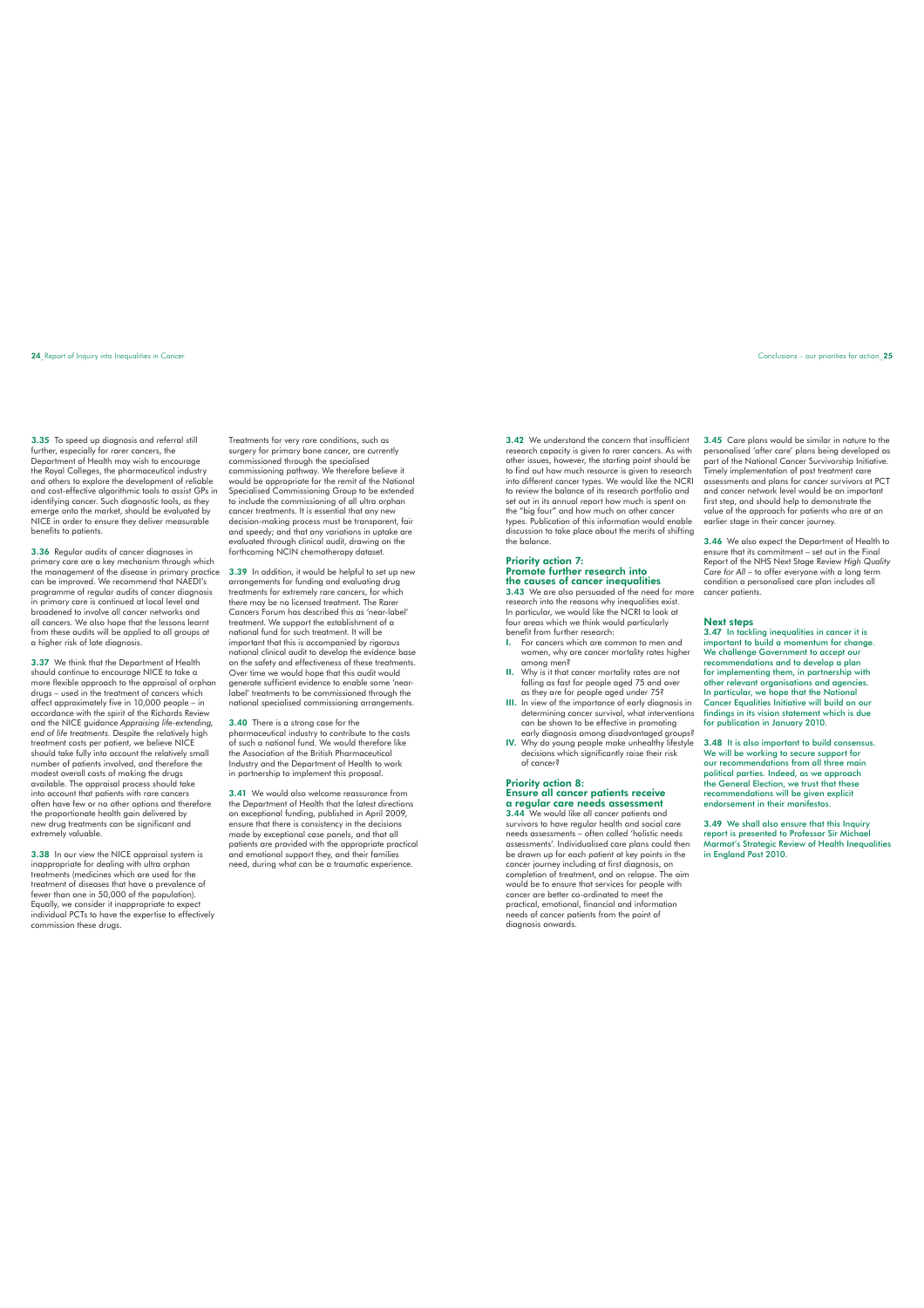26 Report of Inquiry into Inequalities in Cancer Appendix 1\_27

# Appendix 1 People who gave evidence Communities Communities

## Oral Witnesses

Susan Barber, Cancer Research UK Melanie Brooks, Cancer Patient Frank Chinegwundoh, Cancer Black Care David Cook, Cancer Patient Beverley Dawkins, Mencap Kelly Denver, Cancer Patient Angela Edgecombe, Cancer Patient Professor Steve Field, Royal College of GPs Pat Higgins, Merseyside and Cheshire Cancer Network Ruth Hunt, Stonewall David Land, Commission for Rural Communities Paul McKenzie, Merseyside and Cheshire Cancer Network John Neate, The Prostate Cancer Charity Stella Pendleton, Rarer Cancers Forum Sir Michael Rawlins, NICE Professor Mike Richards, Co-chair NCEI Joanne Rule, Co-chair NCEI Professor Karol Sikora, CancerPartnersUK Myrna Whiteson, Teenage Cancer Trust David Wilkins, The Men's Health Forum

### Written Respondents Ashton Leigh & Wigan PCT

Barking and Dagenham PCT Bayer Schering Pharma Berks East PCT Blackburn with Darwen PCT Bournemouth and Poole PCT Bowel Cancer UK Brain Tumour Research Brain Tumour UK Breakthrough Breast Cancer Breast Cancer Care Breast Cancer Campaign British Association of Surgical Oncology British Institute of Radiology British Lung Foundation British Neuro-Oncology Society Bromley PCT Ms Camilla Benincasa Cancer Research UK Central and Eastern Cheshire PCT Central Lancashire PCT Central South Coast Cancer Network Centre for Health and Social Care Research CLIC Sargent Mr Malcolm Cole

We are extremely grateful to everyone who gave evidence to our Inquiry and particularly to those cancer patients who gave evidence to us in person – their stories influenced us considerably.

John Baron, Chair, APPG on Cancer

Dorset Cancer Network Dr Julie Fish Geoff Thomas Foundation Gloucestershire PCT Great Yarmouth and Waveney PCT Greater Manchester & Cheshire Cancer Network Dr Chris Hiley Heart of Birmingham Teaching PCT Hounslow PCT Hull PCT James Whale Fund Professor Janowski Professor Ian Judson Justice for Kidney Cancer Patients Kent and Medway Cancer Network Kirklees PCT Leeds PCT Lincolnshire Teaching PCT Macmillan Cancer Support Manchester PCT Mencap Men's Health Forum Merseyside and Cheshire Cancer Network Dr Tony Moran Myeloma UK National Cancer Equalities Initiative National Cancer Intelligence Network National Council for Palliative Care NHS Cancer Screening Programmes National Social Marketing Centre North East London Cancer Network North Lancashire PCT North of England Cancer Network

Northamptonshire PCT North Lancashire PCT North Staffordshire PCT Nottingham City PCT **Novartis** Pancreatic Cancer UK Peninsula Cancer Network Prostate Cancer Charity Prostate Cancer Charter for Action Rarer Cancers Forum Roche Roy Castle Lung Cancer Foundation Salford Teaching PCT Samantha Dickson Brain Tumour Trust Mr Bill Savage Sheffield University Academic Unit of Supportive Care Somerset PCT South East Essex PCT South West Essex PCT South of Tyne and Wear PCT Stonewall Sussex Cancer Network Swindon PCT Tameside and Glossop PCT Teenage Cancer Trust Thames Valley Cancer Network Tower Hamlets PCT Trafford PCT Wakefield District PCT West London Cancer Network Dr Michael Williams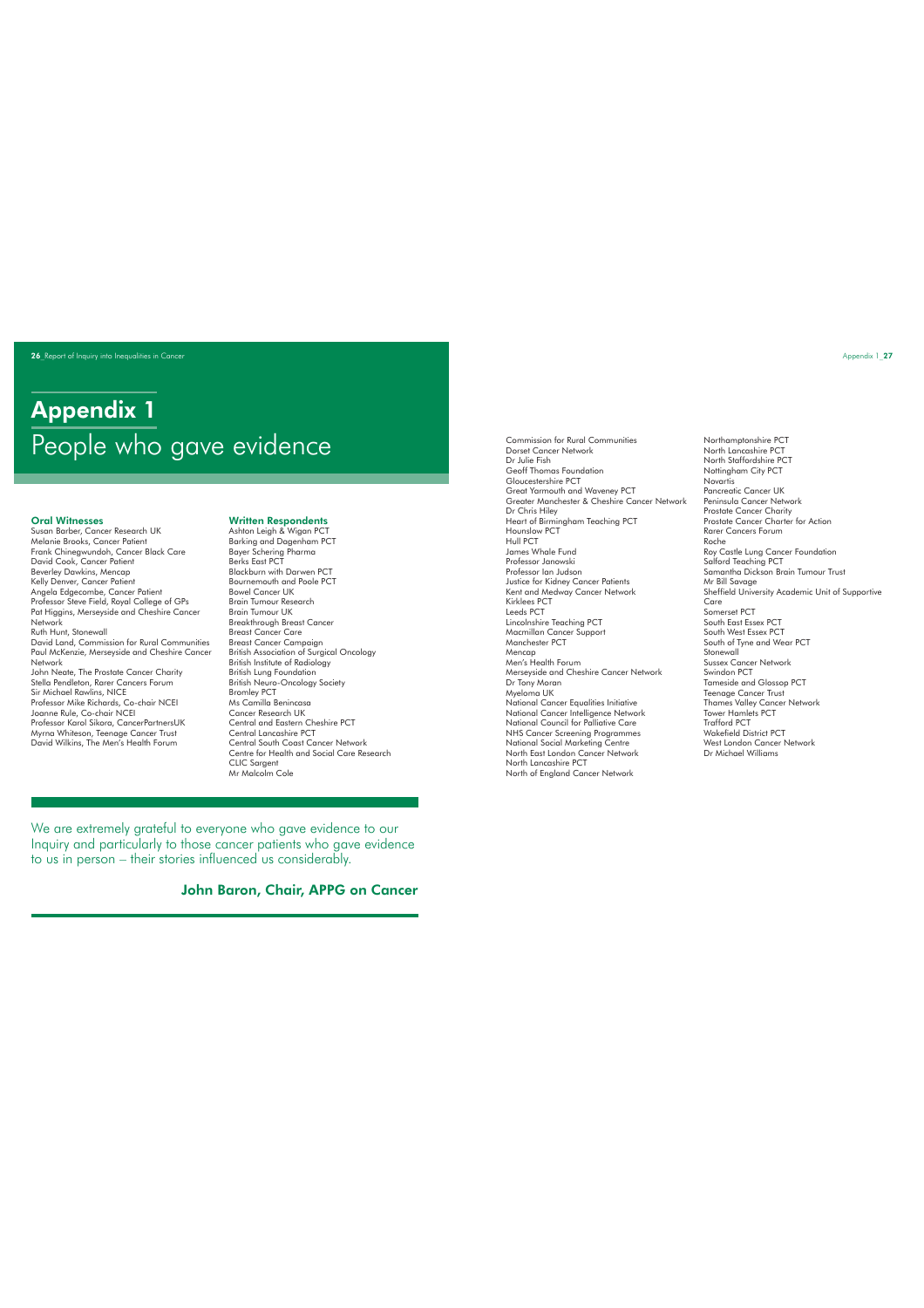28\_Report of Inquiry into Inequalities in Cancer

# Appendix 2 **Glossary**

The National Cancer Research Institute (NCRI) is a UK-wide partnership between the government, charity and industry which promotes co-operation in cancer research.

The **Care Quality Commission** is the<br>independent regulator of health and social<br>care in England.

The NHS Cancer Patient Experience Survey Programme was established by the *Cancer Reform Strategy* to collect regular information on patients' experience through surveys conducted annually.

Cancer networks bring together providers and commissioners to work collaboratively, in order to plan and deliver high quality cancer services for a given population.

Information prescriptions aim to guide people with long-term conditions or care needs, and their carers, to relevant and reliable sources of information.

The National Clinical Audit Support Programme (NCASP) has been developed to support the NHS in delivering national service frameworks and clinical governance.

Specialised commissioning: The treatment of some very rare diseases is highly specialised and is therefore commissioned nationally by experts in the relevant field.

Quality Accounts provide information on the quality of care a PCT provides.